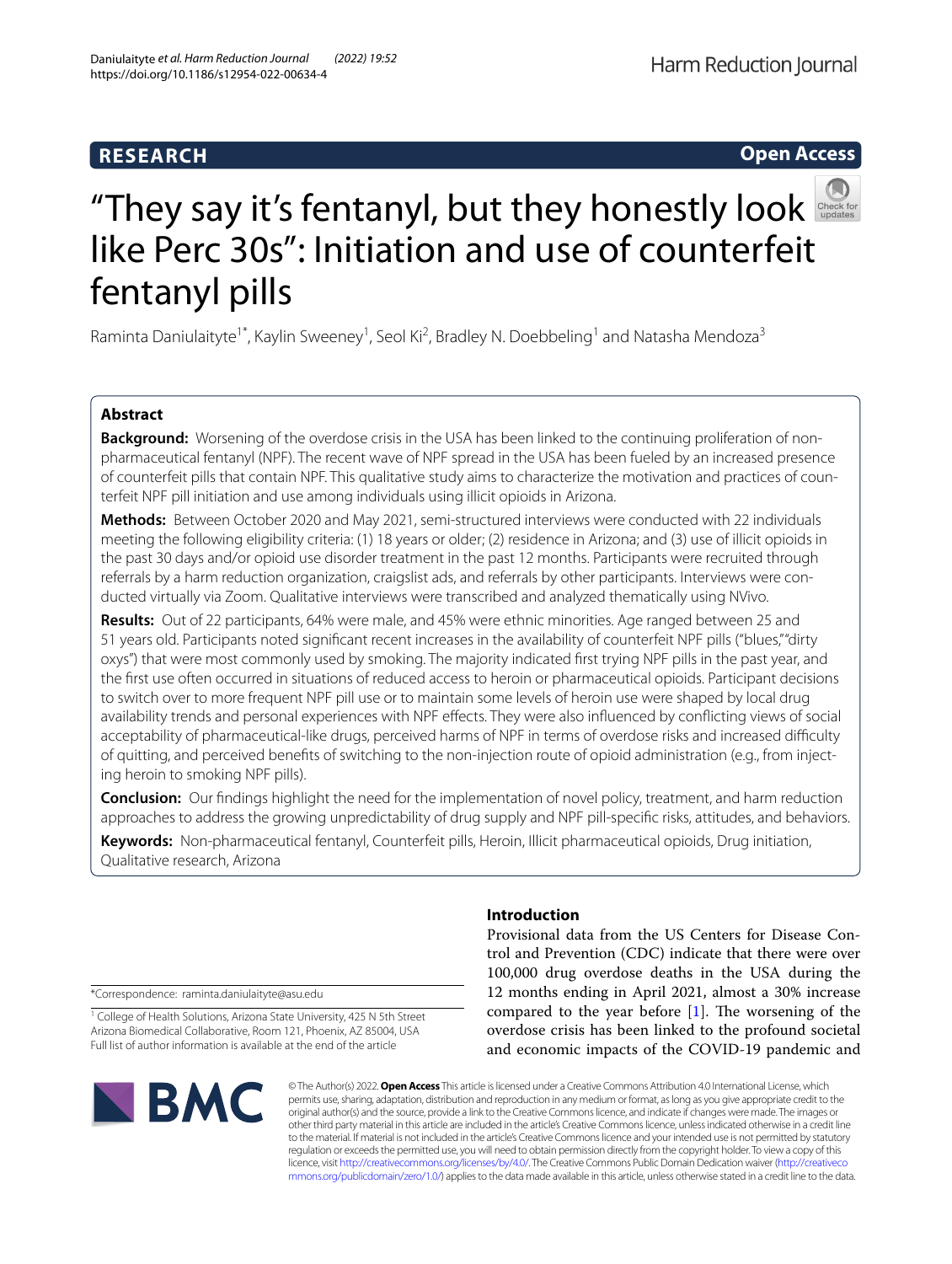continuing proliferation of non-pharmaceutical fentanyl, fentanyl analogs, and other novel synthetic opioids (NPF)  $[2-5]$  $[2-5]$ . The continuing spread of NPF-type drugs shows new geographic patterns with greater increases in the Western part of the country [[6\]](#page-7-3), including Arizona [[7\]](#page-7-4).

The new wave of NPF spread is linked to the increased presence of counterfeit pills [[8,](#page-7-5) [9\]](#page-7-6). Counterfeit pharmaceuticals are fake pharmaceutical products that are manufactured illegally in clandestine laboratories using pill press machines that are easily accessible through online sources  $[10]$  $[10]$ . They are designed to look like legitimate pharmaceuticals but may contain fentanyl, other novel synthetic opioids, and/or other drugs [[11\]](#page-8-1). First reports about the counterfeit pills containing fentanyl emerged in the initial phases of the NPF epidemic in 2014–2015 [\[12](#page-8-2)]. However, their presence remained relatively restricted. Instead, powder-type NPF, often sold as heroin or mixed with heroin, became increasingly available, gradually saturating illicit drug markets and in some regions nearly replacing heroin [\[2](#page-7-1), [12](#page-8-2)[–14](#page-8-3)]. Since 2020, many states across the USA have registered notable shifts in the illicit market dynamics as NPF is increasingly available in counterfeit pills, not just in powder form and/or as heroin  $[8, 9, 11]$  $[8, 9, 11]$  $[8, 9, 11]$  $[8, 9, 11]$  $[8, 9, 11]$  $[8, 9, 11]$ .

Increases in counterfeit pill presence have been especially dramatic in Arizona. Located on important drug trafficking routes, Arizona is considered to be the "ground zero" of the evolving NPF epidemic [\[15](#page-8-4)]. According to the Arizona Criminal Justice Commission, between 2019 and 2020 retail-level seizures of counterfeit pharmaceutical pills that contain fentanyl increased 764% in Arizona [[7](#page-7-4)]. Concurrently, NPF-positive overdose fatality cases in Arizona increased over 80% in 2020 compared to 2019 [[16\]](#page-8-5).

Despite the substantial uptick in the opioid overdose mortality in the Southwest, most prior studies on the NPF-related experiences among people who use illicit opioids (PWUO) were conducted in the eastern or midwestern states [\[13](#page-8-6), [17–](#page-8-7)[25\]](#page-8-8). Importantly, currently available information on the use of NPF in the form of counterfeit pills is largely limited to law enforcement statistics [[8\]](#page-7-5), clinical case studies, and media stories [\[12](#page-8-2)]. This qualitative study aims to detail and contextualize drug use practices, motivations, and experiences related to counterfeit NPF pill use among PWUO in Arizona.

#### **Methods**

Individuals who use illicit opioids were recruited via social media posts, craigslist ads, referrals by a local harm reduction organization, and from other participants. To qualify, individuals had to meet the following criteria: (1) at least 18 years of age; (2) currently residing in Arizona; and (3) use of illicit opioids in the past 30 days and/

or participation in substance use treatment for OUD in the past 12 months. Phone-based eligibility assessment was conducted frst before scheduling an interview. Due to COVID-19 restrictions, all interviews were conducted using the Zoom platform. The study was approved by the Arizona State University Institutional Review Board.

A total of 36 individuals contacted the research team and participated in a phone-based eligibility assessment. Out of a total of 36 callers, 30 met eligibility requirements and were scheduled for a zoom-based meeting. Six individuals were not eligible because they did not use opioids  $(n=2)$ , were in long-term recovery from opioid use (*n*=1), or did not reside in Arizona (*n*=3). Out of a total number of 30 who were scheduled for an interview, seven did not keep their interview appointments. One respondent who passed phone-based eligibility and completed the interview was removed from the fnal sample because of inconsistencies that were identifed in the interview responses. There was a final sample of 22 completed interviews between December 2020 and May 2021.

Interviews included both structured and semi-structured sections that were informed by prior research [[24](#page-8-9), [25\]](#page-8-8). The structured assessment collected sociodemographic and drug use history data. Semi-structured interview questions focused on the motivations and pathways of NPF and other opioid initiation, patterns of NPF, heroin and other drug use, perceived local availability of heroin, NPF and other drugs, perceived benefts and risks associated with NPF and other drug use, and COVID-19 impacts on drug use experiences and behaviors.

Participants were allowed to keep their cameras on or of, depending on their personal preference. All interview participants were compensated with a \$40 e-gift card that was delivered via e-mail through the Tango rewards management system after completion of the interview session. Most interviews lasted about 50–60 min.

All audio-recorded interviews were transcribed and analyzed thematically using NVivo [\[26](#page-8-10)]. In the frst stage of deductive coding, the team developed a coding schema based on the broad topics that were included in the interview guide (e.g., history of opioids use, NPF availability, frst NPF use) [[27](#page-8-11)]. In the next stage of inductive coding, the interview segments related to the history and patterns of NPF use were coded further by the frst author to identify emerging codes and patterns. For example, second stage coding included the development of codes that capture reasons for the transition to NPF pill use (e.g., "easy availability of NPF"; "reduced access to heroin"; "reduced access to pain pills"; "switching to smoking"). The first and second authors met to review, compare, and discuss the coding. The coding process involved several rounds of labeling and re-organizing the data [[27\]](#page-8-11). After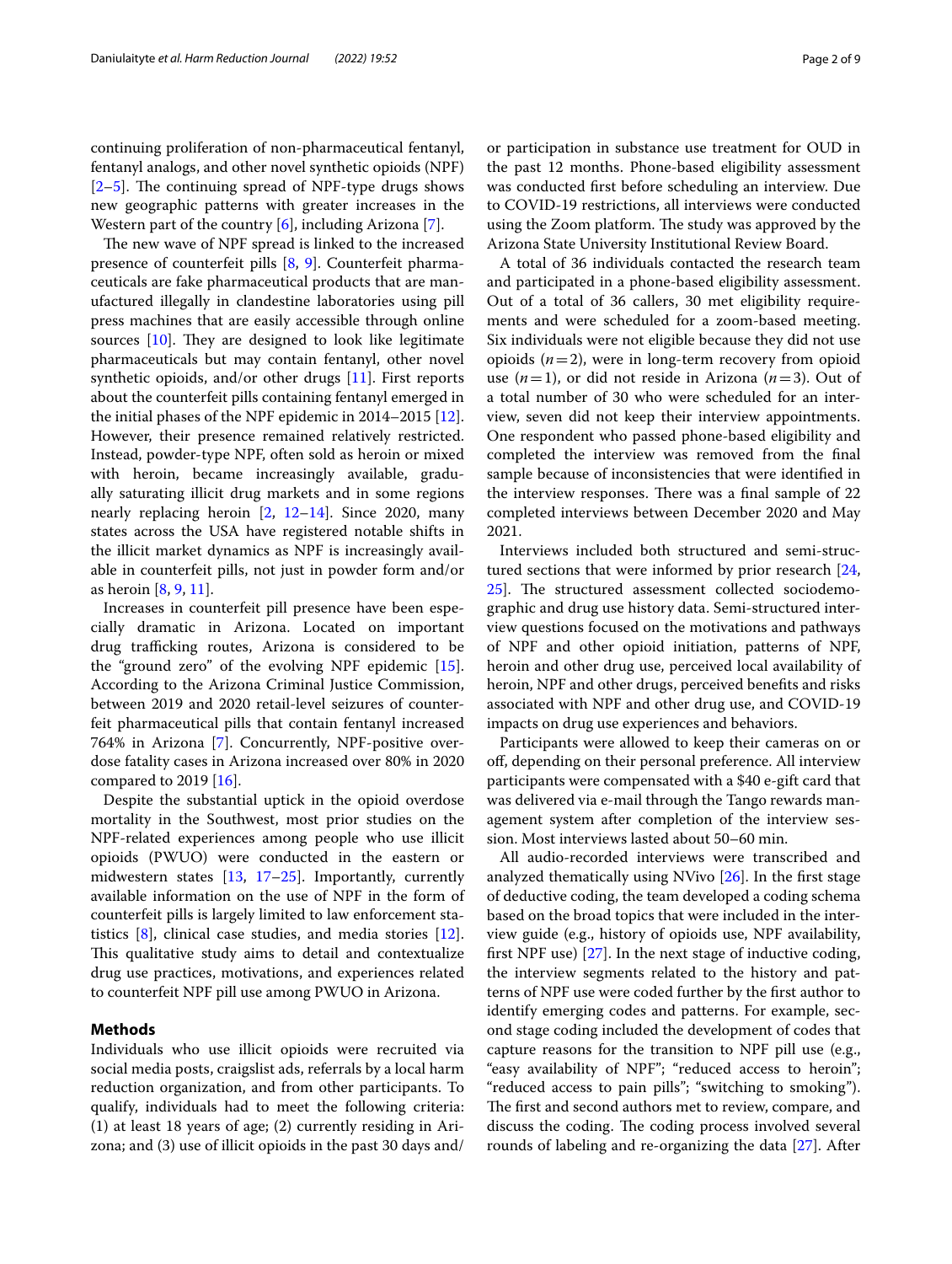the coding was completed, coded interview segments were queried using NVivo. Simultaneously, brief interview summaries and interpretive notes were completed in separate Excel sheets to compare key themes across all participants. This approach is based on the key principles of iterative categorization described elsewhere [\[28](#page-8-12)]. When writing the paper, NVivo-based queries that provide access to complete interview transcripts and summaries in Excel were used simultaneously to ensure a consistent and systematic approach to the interpretation and presentation of qualitative data [\[27](#page-8-11)]. All participant names used in this paper are pseudonyms.

#### **Results**

#### **Participant characteristics**

Out of 22 participants, 14 were male (64%) and eight were female (36%). In terms of ethnic/racial background, 12 were non-Hispanic White, seven were of Hispanic/ Latinx ethnic background, one was of Native American, one African-American, and one of mixed white and Asian ethnic background. Age ranged from 25 to 51 years old, with a mean of 33.9 years. The majority of participants (11, 50%) resided in Maricopa County (Phoenix area), four individuals were from Pima County (Tucson), and others were from Mohave, Yuma, Pinal, and Yavapai Counties (Fig. [1](#page-2-0)). Eighteen participants (82%) were unemployed and four reported current homelessness.

The majority reported use of both heroin and NPF pills in the past 30 days, with 82% reporting use of heroin on at least one day in the past 30 days and the same percentage (82%) reporting use of NPF pills. In terms of frequency of use, 14 individuals indicated that they used

<span id="page-2-0"></span>

NPF more frequently than heroin, seven used heroin more frequently, and one person indicated only using non-prescribed pharmaceutical opioids. At the time of the interview, eight individuals were enrolled in opioid use disorder treatment (fve in methadone, two in naltrexone, and one in buprenorphine-based treatment).

#### **Non‑pharmaceutical fentanyl in Arizona** *Non‑pharmaceutical fentanyl in pressed pills*

Nearly all participants described recent dramatic increases in the availability of non-pharmaceutical fentanyl (NPF) in the form of pressed pills mimicking 30 mg oxycodone, most commonly referred to as "blues," "dirty oxys," or fentanyl pills. Amy, a 31-year-old woman from Phoenix, who had a history of illicit pharmaceutical opioid use before transitioning to heroin at the age of 21 and then eventually to NPF pills at the age of 30, explained: "Well, they say it's fentanyl, but they honestly look like Perc 30 s because…when I was doing Perc 30 s they looked exactly the same. And it says 30 on it." Alex, a 43-year-old man who recently moved from Phoenix to his hometown in the northwestern part of Arizona to attend a methadone treatment center, also described the increased presence of NPF pills: "Okay, so, yeah, it was just an ingenious thing to make money that they did, making those counterfeit Perc 30 s. In Phoenix, they are absolutely everywhere."

The increasing availability of NPF pills was associated with sharp declines in the prices of these pills. Ricky, a 42-year-old man from Phoenix, who started using NPF pills amid the COVID-19 pandemic and in the context of personal losses and turmoil in his life, explained the changes in prices between the summer 2020 and spring 2021:

*There's a mass amount [of "blues"]. The fact that* when I first bought my first pills, it was \$8. The way *that it is now, it's \$5, shows you that the supply is flooding and outdoing the demand. They're flooding the market so much that the pills are getting cheaper to buy.*

Similarly, Kai, a 31-year-old man from the Tucson area (Pima County), explained his experiences: "Cause before, in the beginning, it would be like \$10 for one pill, but now I would never wanna pay that much for one pill. It's more like \$5 a pill or \$6."

Increased street availability of NPF pills was often compared to the declining availability of heroin. Sofa, a 28-year-old woman from Tucson, noted, "It [heroin]'s been very difficult to find, and blues are everywhere. In the city I live in, they're everywhere. That's all anybody wants to do anymore is fentanyl." Similarly, Jeff, a 40-yearold man from Phoenix who used illicit opioids to manage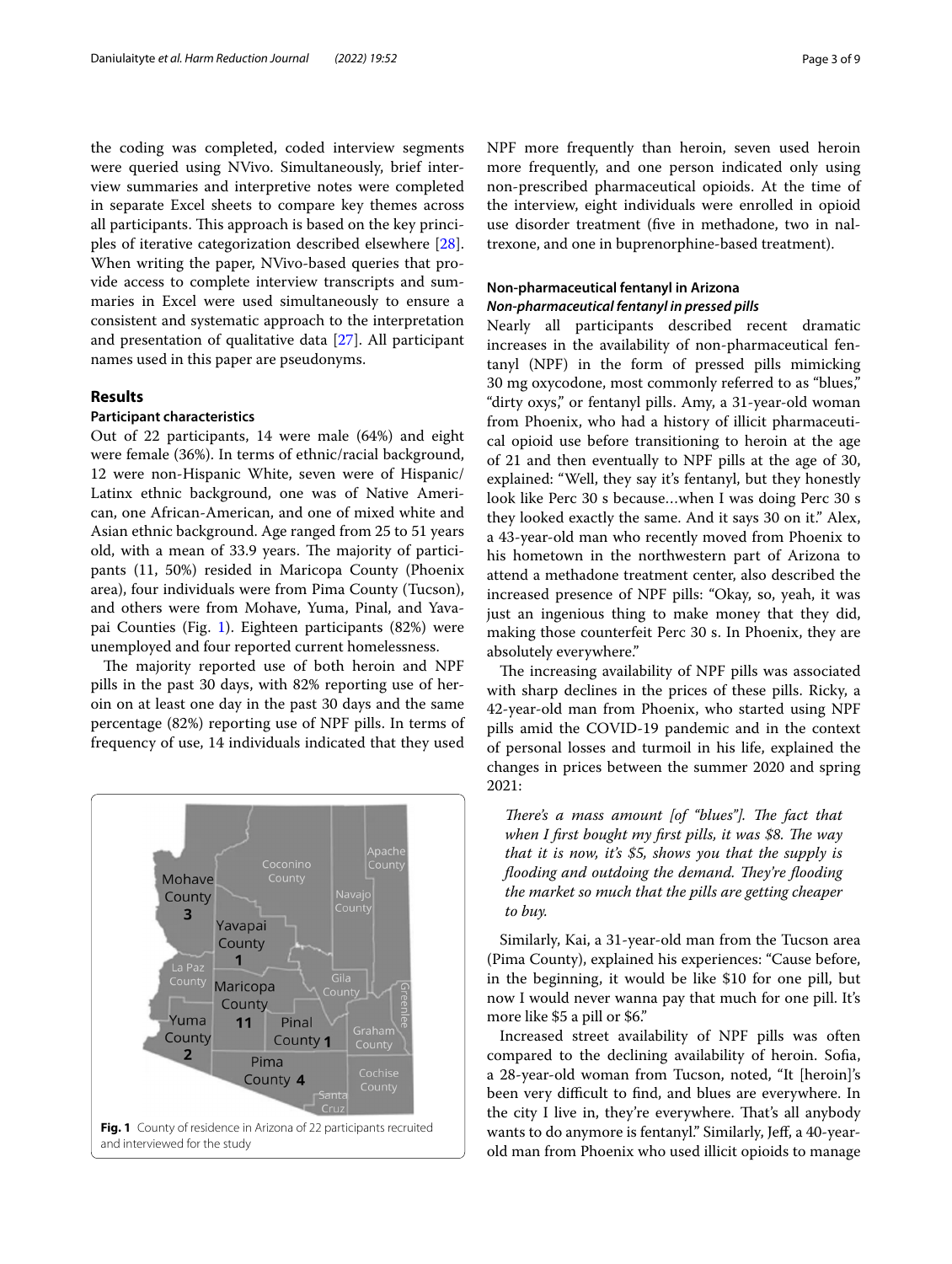his pain issues, described his experiences: "Like my roommate, he's got to drive like eight miles to buy heroin when I could literally walk out in the apartment courtyard and fnd three or four people selling blues because the only reason I started doing it because it [blues] was cheaper and more accessible."

Most participants noted that unlike the easy availability of counterfeit pills, access to genuine pharmaceutical opioids has declined sharply. Johnny, a 31-year-old man from Phoenix who used "blues" daily, characterized genuine pain pill availability: "The real ones [pain pills] are extremely, extremely hard to get. You have to get those prescribed, and I think only car accident and cancer patients can get prescribed real Percocet, you know what I mean, especially 30 mg."

#### *Non‑pharmaceutical fentanyl in heroin*

Several participants discussed the increasing presence of NPF in the local heroin supply. Powder-type heroin was viewed as being more prone to contamination with NPF. However, some individuals also noted the increasing presence of NPF in black tar heroin, which is the most common form of heroin available in the region. Lucas, a 26-year-old man from Mohave County described his experiences: "I mean, any time I get powdered heroin, then I know it's fentanyl…. Even black tar heroin will have fentanyl in it, but it's not as much. If it's powdered heroin, then it's pretty much just fentanyl." Beth, a 40-year-old woman from Phoenix, also described prior experiences of obtaining heroin that was laced with fentanyl. She avoided it, though, by limiting her dealings to established and trusted sources:

*I've had heroin like that [mixed with NPF]. You can usually taste it. A lot of dealers will let you know, "Hey, this has been laced with fentanyl because it gives you a better high…" I stay away from that. I have one particular dealer that I use that I have had for quite some time now. He's pretty honest with me with what he knows is going into it, and I stay away from it for the most part.*

#### *Non‑pharmaceutical fentanyl in powder form*

A few participants mentioned sporadic availability of powder-type NPF in Arizona, although it was viewed as far less common than NPF in counterfeit pill form. Jasmine, a 26-year-old woman from Phoenix, described her experiences of obtaining powder-form fentanyl, referred to as "pure":

*No, it's not [very available in Arizona]. It's really expensive. Most of my people that sell the pills don't also have access to the pure. But I've come across it* 

*quite several times and on it and then it is just kind of weird because some of the powder is white, some is pink, some is purple, and you're not really sure what you're getting. I guess, or why it's diferent colors. But it's great when you do fnd it. Some you can smoke it or shoot up and it's just really strong.*

Antonio, a 25-year-old man from Yuma who had a prior history of selling NPF and other drugs, explained why local availability of NPF pills was greater than that of powder-form NPF, "Here […] for the most part the cartels are just pushing the pills. They don't wanna sell the pure thing, or obviously, they'll be killin' the client base. For the most part, you only find pills out here...".

#### **Initiation of counterfeit NPF pill use**

Nearly all individuals reported the frst use of pressed NPF pills in the past year, and all of them had prior experiences of using other illicit opioids. A few individuals noted that they frst tried NPF pills because of the social circumstances that facilitate their access to the drug and sparked their curiosity about its efects. Maria, a 47-yearold woman from Mohave County, transitioned to heroin use three years ago after many years of using prescribed and illicit pain pills. She indicated that she frst smoked NPF pills just a few months prior to the interview: "Unfortunately, I had a family member that was, um, is probably still currently involved in the trade of it, and like that through them. Socially, you know, 'Here, you want to try it?'".

More commonly, the frst use of NPF pills occurred in the context of reduced access to heroin. In most situations, these initiation decisions were driven not by consumer preferences but by shifting market situations and circumstances. For example, Scott, a 30-year-old man, described his frst use of NPF pills:

*I live in Tucson now, but I actually ended up going back home—back to Scottsdale [city northeast of Phoenix] where I grew up—where my parents live. I went back for Christmas with my girlfriend at the time. We both did heroin. I got back to Scottsdale. We actually ran out of "black"—out of heroin—and we were trying to get more. I, actually, couldn't fnd heroin. The people... that I'd known from growing up, didn't have heroin. They had, actually, these* pills. These fentanyl pills. They were actually the *only thing I was able to get at that time. I ended up getting them. I wasn't very happy about it. I didn't really know about them. I knew about them, but in my opinion, I didn't really care because I did heroin. I didn't care to try anything else or try something diferent. Heroin worked for me. I didn't really have a choice in the matter 'cause I was gonna get sick. I*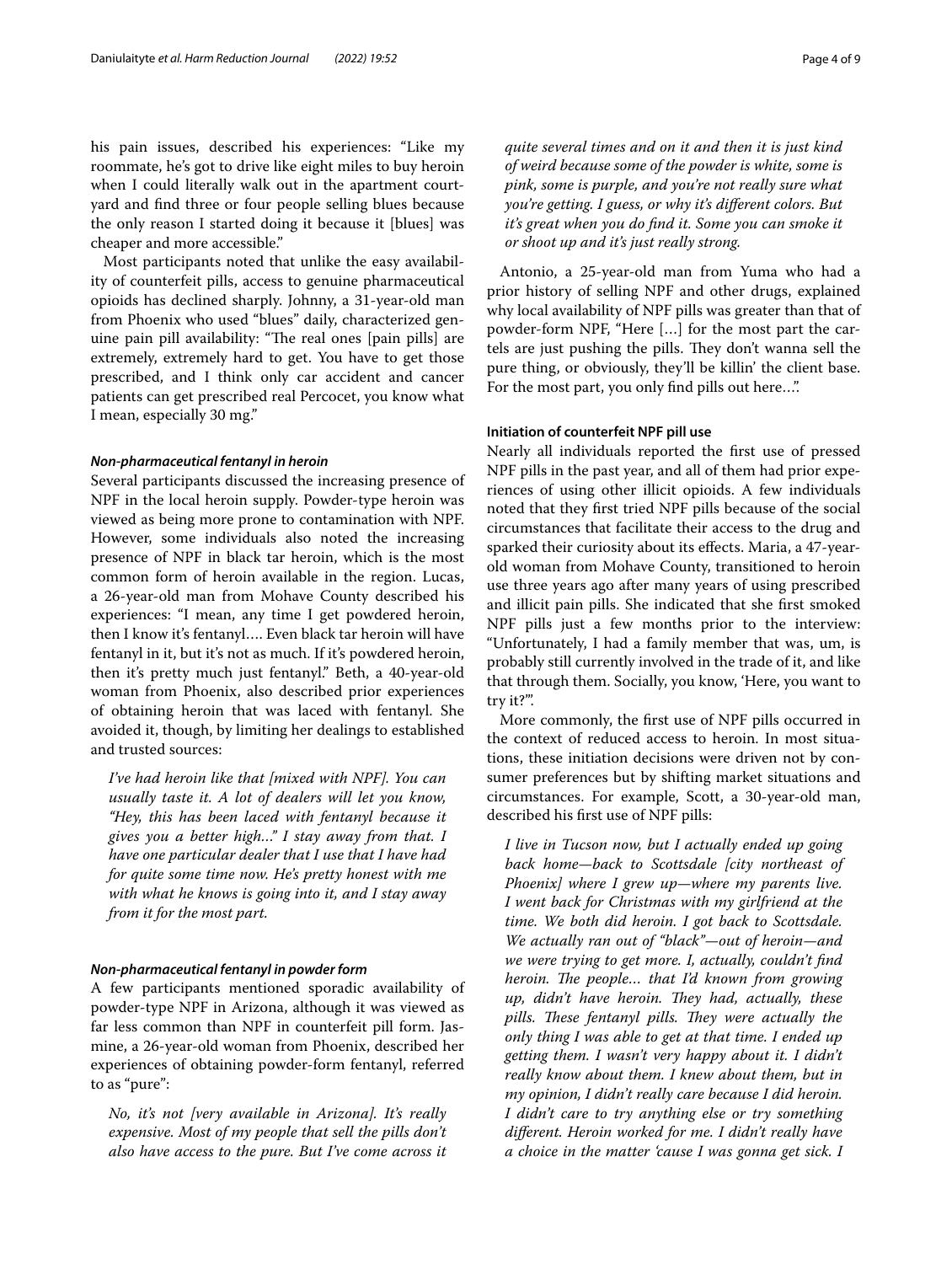#### *actually ended up buying the fentanyl pills.*

For a few individuals, the frst use of NPF pills occurred through a pathway of reduced access to pharmaceutical opioids. Jef, a 40-year-old man from Phoenix, explained how he was frst introduced to NPF pills in the context of reduced access to legitimate pain pills that were prescribed to him after a serious work-related injury:

*All the pain management places that you go to, now they're so afraid because of the opiate epidemic that they don't want to put you on what you need to be on… […] I think after being out of the nursing home for a few months, and they cut my pain pills down again, and [it] just wasn't enough. And I couldn't function, I couldn't walk when you have two shattered legs. And I think somebody ended up giving me one of those fentanyl pain pills, and you know it helped… it was way better than what I was getting from my pain management.*

#### **Switching over to NPF pills or not (yet)?**

Although nearly all individuals had tried NPF pills, participants noted distinct patterns and trajectories of switching over to NPF pills and/or maintaining some levels of heroin use. Some individuals transitioned to NPF use nearly immediately after trying them for the frst time. For example, Scott explained, "Basically, from that moment on, is when I started seeking out the fentanyl pills and doing those on a daily. Then, basically, within a week I phased out heroin and was not shooting up anymore. I was just smoking these pills."

In contrast, others made a slower transition by initially supplementing and then eventually replacing heroin with NPF pills over the course of several weeks or months. Johnny, a 31-year-old man, who was smoking about 10 NPF pills per day, explained: "Gradually, I started picking a couple of them up along with some heroin here at a time, and then after a while, I just started to like the pills better." Others have maintained a varying pattern of dual-use, relying on NPF pills intermittently when heroin was more difficult to find, while still using heroin when available. Some individuals had tried using NPF pills but attempted to avoid them altogether and maintained a more or less consistent pattern of heroin use. For instance, Beth, a 40-year-old woman, who used heroin daily to help her with chronic pain, noted: "The pills I won't even touch honestly unless I haven't been able to fnd the heroin or I'm somehow in some type of withdrawal state is the only time that I'll actually smoke one of those pills. It's really just to get better until I can fnd the heroin."

Participant decisions and processes of switching over to NPF pills or maintaining some levels of heroin use were shaped by a range of personal and contextual factors including availability trends, personal experiences with NPF efects, views about the social acceptability, as well as perceived benefts and risks of NPF versus heroin use.

#### *Going with what is available*

For most participants, their personal experiences with the availability and prices of NPF pills relative to heroin (or in a few cases to pharmaceutical opioids) were among the most important factors that determined their transition trajectories and patterns of NPF pill use. For example, Antonio noted that the COVID-19 pandemic "shorted the market on a lotta drugs and opened up the way for fentanyl." As a result, these changes pushed many into NPF pill use:

*I didn't really start using [NPF pills] until last year [2020] and just because it was cheaper. I know a lotta people that never would've touched it [NPF*  pills], touched it last year. That's just because we *were locked in and couldn't go anywhere. The drugs got frozen pretty much south of the border, and the only thing coming in were [NPF] pills.*

Kai, a 31-year-old man from Pinal County who smoked NPF pills every day and heroin on about seven days in the past month, also noted that drug availability was one of the key factors in his transition to more frequent use of NPF pills: "Then the pills, they started just becoming more available. There was more of them than there was of the heroin, and they were cheaper."

In contrast, Alex, a 43-year-old man, explained that he did try using NPF pills on several occasions, but maintained more frequent heroin use before starting methadone treatment. One of the underlying reasons for his continued more frequent use of heroin: "I actually met somebody that would sell it [heroin] to me fairly reasonable, and I could afford to be a heroin addict in Phoenix. I was doing it for \$20 a gram there in Phoenix." Similarly, Lucas, a 26-year-old man from Mohave County, had tried smoking NPF pills but considered heroin his drug of choice and injected it daily in the past 30 days. He reflected on the potential for him to eventually switch over to NPF pill use: "If I can't fnd heroin, then I defnitely will switch to blues, you know what I mean? I'll probably end up doing that."

#### *Factoring in the efects of fentanyl*

For many individuals, subjective experiences of fentanyl high were often discussed as another key factor that infuenced their decisions and preferences concerning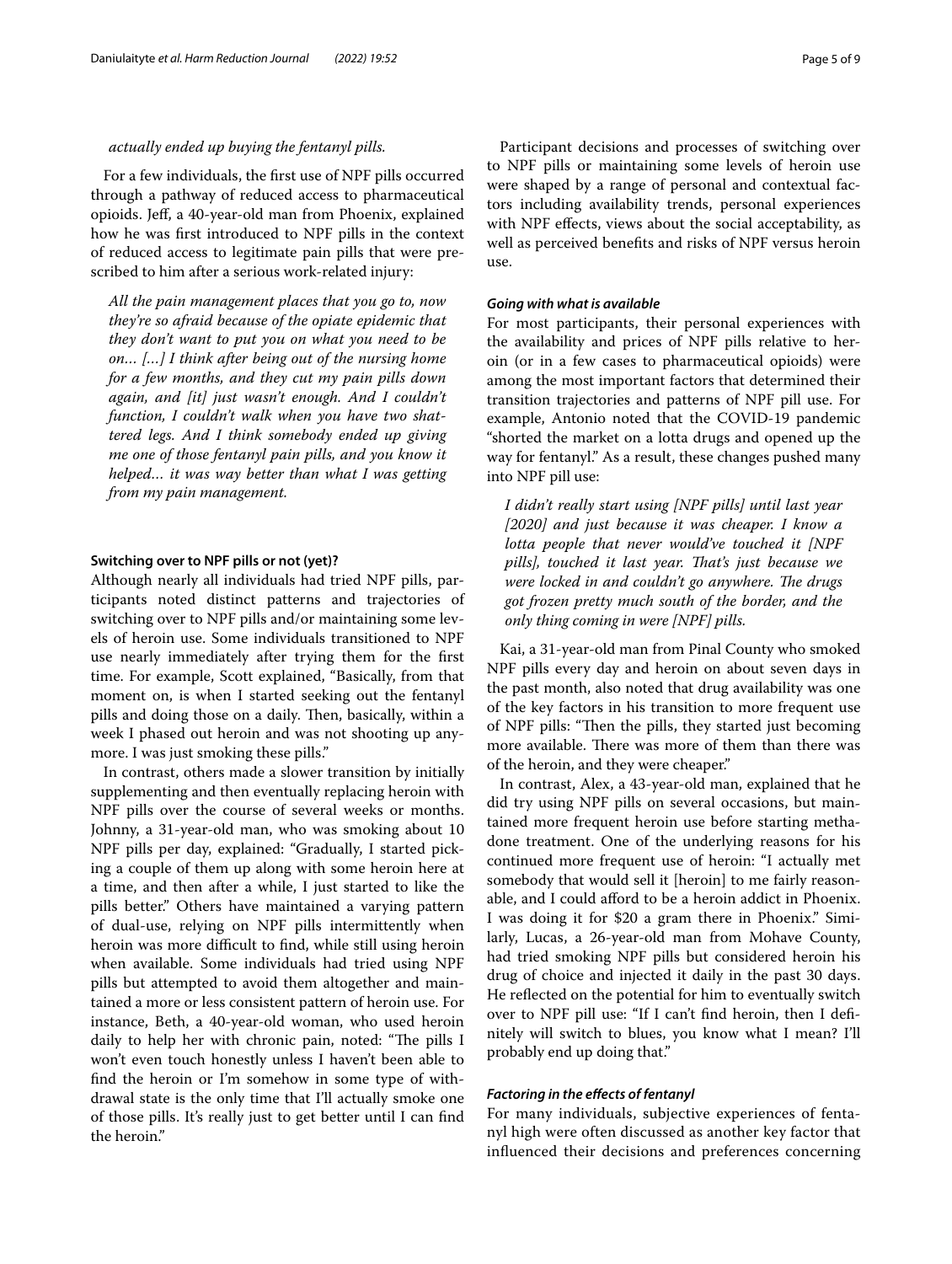more or less frequent NPF pill use. Scott, a 31-year-old man, explained that in addition to the shifting availability trends, greater potency of NPF pills was one of the key motivators for his rapid transition from heroin to NPF pills: "Me and my girlfriend at the time, we smoked them, and they worked amazing. They got me higher than heroin did." Antonio, a 25-year-old man, shared similar experiences: "Fentanyl was just more powerful to me. It calmed me down faster, got me in a high zone a lot faster than heroin did."

In contrast, Maria, a 47-year-old woman, smoked NPF pills on a few occasions but was not impressed with their euphoric properties. She preferred to inject heroin and continued to use it more frequently:

The fentanyl is to me, I really didn't get a whole lot out of it personally. Then again, I didn't do a lot of *it… It was once or twice in a probably a 4-5-day span and then that was it… I'm not continuing to use it at all, because I really didn't get a lot out of it.*

Some individuals disliked the efects of NPF pills even as they were gravitating toward more frequent use because of easier accessibility. In comparison with heroin, fentanyl was viewed as more overpowering and disruptive to their daily functioning and routines. Sofa, a 28-year-old woman, who preferred heroin and, to the extent possible, sought to use it more frequently than NPF pills, explained her hesitancy to make a complete switch from heroin to NPF pills:

*Everyone is doing blues. It makes people nod out. It puts people asleep—look like they're sleeping all the time… I don't enjoy spending my entire day with my head sunk between my legs, nodded out. Tat's what fentanyl does to everybody, at least that I see. I don't enjoy that. I believe that heroin is better for me to do if I'm gonna do it because I don't nod out on heroin.*

Similarly, Francisco, a 51-year-old man, used NPF pills more frequently than heroin because of easier access. However, he found fentanyl efects less attractive in comparison with heroin because of the shorter duration of action and the need to engage in more frequent use:

*Well, because you only gotta do one-shot [of heroin] in the morning and you're good all day. Fentanyl is one of them things. It's like coke, man […] when you do smoke a fentanyl pill and you're good for a little while, and then you gotta smoke another one. You're good for a little while, and then the times get shorter and shorter...*

#### *A sense of familiarity*

Some individuals felt that NPF pill resemblance to well-known pharmaceutical drugs contributed to the increased social acceptability and a sense of familiarity which made the transition easier and more likely. Alex, a 43-year-old man, described his initial reactions and experiences with increased NPF pill availability:

*Well, fentanyl was just a weird thing how that whole thing happened. I told you I was familiar with Perc 30. I took a lot of those pills from my pain management doctor. When the cartels decided they were gonna start making bootleg Perc 30s using fentanyl, I liked it initially.*

Similarly, Antonio, a 31-year-old man, explained how he and his peers viewed the introduction of NPF pills to the illicit drug market:

*Naturally, [since] the fentanyl is introduced as a Percocet, Percocet 30 milligram, of course people who already were keen with liking those kinda drugs*  took a keen interest to fake 30s... [They] were already *comfortable with the idea of taking it 'cause it was familiar to them.*

#### *Switching from injection to smoking*

NPF pills in the form of pressed 30 mg oxycodone tablets were generally administered by smoking. Jaime, a 31-year-old man, explained his frst experiences with NPF pills: "I remember, thinking it was weird that you put this pill on some tin foil and you smoke…. I didn't really care for the smell. I was still kind of all about heroin, but it did [work]…".

For individuals who had been using heroin by injection, switching to NPF pills also meant a transition from the injection route of opioid administration to smoking. As a result, some felt that their switch to NPF pills was "a saving grace" because smoking was viewed as a less stigmatized and overall safer and more convenient alternative to the injection route of opioid administration. Johnny described his transition to NPF pills:

*It was like my saving grace from a worse evil I guess you could say. Surprisingly, just one day… I put the needle and the heroin down, and I just started smoking [NPF pills]. I guess I could say it's a matter of opinion, but I say it's the lesser of the two evils when it comes to how you're doing it as I think smoking is obviously a lot better than injecting.*

Lucas had been using black tar heroin more frequently than NPF pills, but considered that switching the route of administration was one of the attractive aspects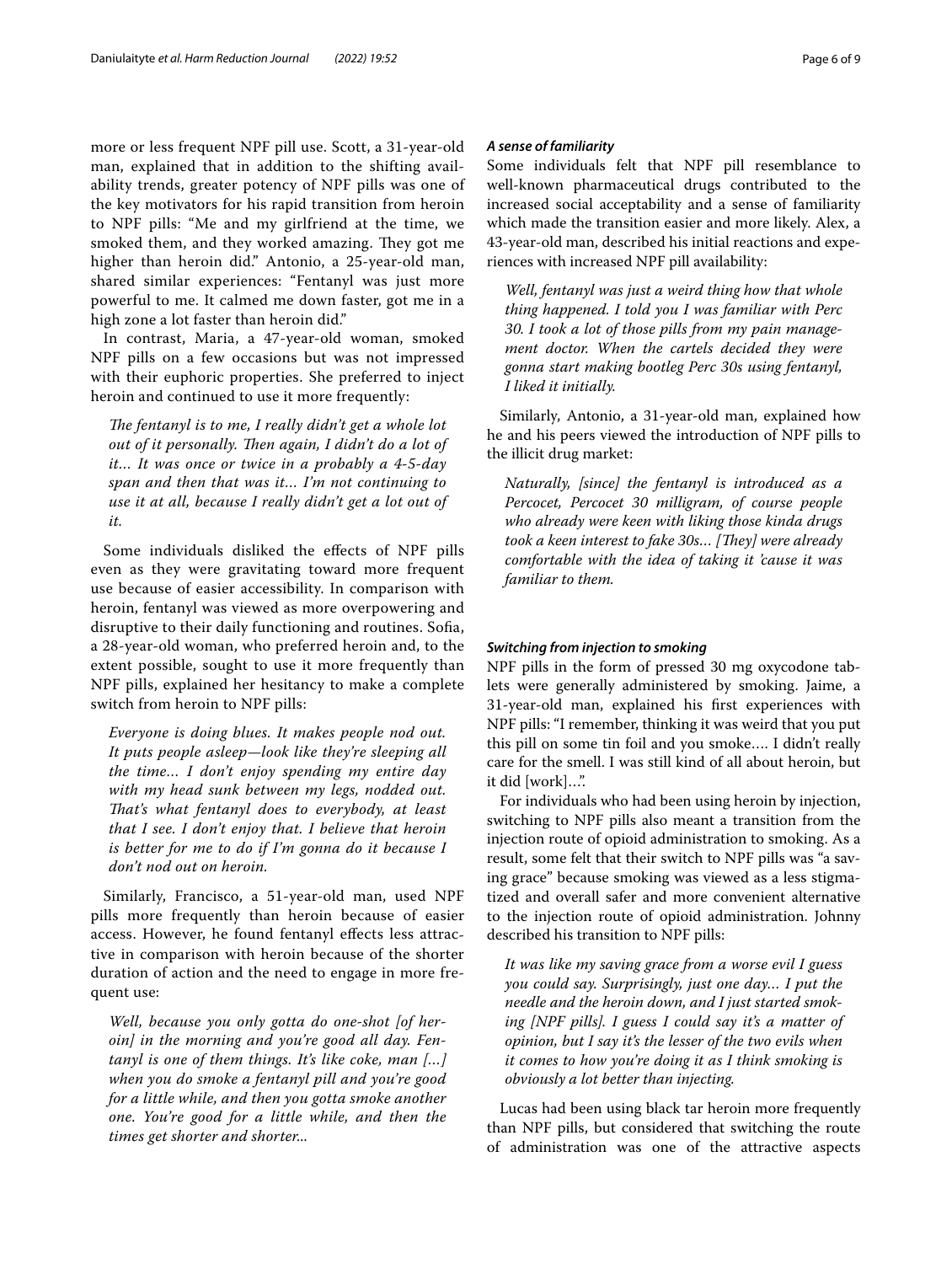regarding his potential future switch to NPF pills: "You know, actually, I've heard that a lot of people got of shootin' heroin by doin' blues. They stopped shootin' heroin by doing that, so I don't know. Maybe it's something I'll get into… It'd be nice to not have to shoot up heroin anymore…".

Others have also felt that the smoking route of NPF pill administration could help moderate their overdose risks, although in some situations these risk perceptions were difficult to reconcile with the observed NPF-related overdose experiences in the community. Scott refected, "From my heroin addiction, people didn't overdose when they smoked it. The only way to overdose was to do a huge shot of heroin. […] But now I've seen people overdose from smoking this fentanyl… I don't really know how to weigh the risk."

#### *Risks of overdose and difcult to quit*

Several participants expressed their concerns about the increased overdose risks associated with NPF use, and these fears deterred some individuals from making a complete switch over to NPF pills. As Alex, who used heroin more frequently than NPF pills, explained:

*Most of those pills are stronger than a regular pharmaceutical Perc 30, and I liked that. I tended to stay more towards heroin. I did smoke my share of those pills. A lotta people die from 'em. Tat's why it scared me.*

Others were also concerned that NPF was more difficult to quit because of greater potency and more severe withdrawal symptomatology. Tahlia, a 26-year-old woman from Phoenix, discussed her concerns:

*It's very addictive. It's a lot stronger than heroin so it's a lot harder to get of of than heroin and that's another thing that I've noticed. I've had a lot of people tell me that it's almost impossible to get off of. Tat's what I heard.*

#### **Discussion**

This is one of the first studies to describe PWUO experiences with increased availability and use of counterfeit NPF pills in the USA. Similar to prior studies on the initiation of NPF in powder form and/or mixed with heroin [[13,](#page-8-6) [29](#page-8-13)], counterfeit NPF pill use was primarily driven by shifting illicit drug market conditions, not by consumer demands. However, since pharmaceutical drugs are generally viewed as less risky and stigmatized than heroin [[30\]](#page-8-14), our qualitative findings indicate that "repackaging" NPF-type drugs into counterfeit pharmaceutical-like products may contribute to perceptions of familiarity and increased social acceptability.

Importantly, our participants emphasized that counterfeit NPF pills in Arizona were generally used by a smoking route of administration, and for many, changes in the route of administration (from injecting heroin to smoking NPF pills) were viewed as a positive aspect of NPF transitions. No prior studies on heroin to NPF transitions conducted in the eastern part of the country have identifed changes in the route of opioid administration that were described by our study participants. A recent study conducted in San Francisco, California, [[31](#page-8-15)] was the frst to characterize a pattern of replacing black tar heroin injection with a smoking method of NPF use. Similar to our participants in Arizona, PWUO in San Francisco viewed this transition as benefcial in terms of reduced stigma and health risks. Uniquely, PWUO in Arizona noted most commonly smoking NPF in a counterfeit pill form, while PWUO in San Francisco used powder NPF for smoking [\[31\]](#page-8-15). Our fndings emphasize the need for ongoing tracking of unique adaptations and patterns of use that local communities of PWUO develop in response to the local specifcities and situations of drug market conditions.

Participant views and experiences with the transition to the non-injection route of drug administration have signifcant implications for the development of harm reduction services. Prior research has established that the injection route of drug use is linked to greater drugrelated harms (e.g., the transmission of HIV, hepatitis B and C, skin abscesses, and other bacterial infections) than other routes of drug administration [\[32](#page-8-16)–[35\]](#page-8-17). Most prior public health interventions had limited success in helping individuals who inject drugs to switch to non-injection routes of drug use [\[32](#page-8-16)]. It is important to emphasize that smoking presents its health-related risks, including exacerbation of respiratory problems and potential exposures to a range of toxins and pathogens [\[33\]](#page-8-18). To respond to the changing drug use patterns in the community, it is critical for the local harm reduction services to expand their reach to individuals who use non-injecting routes of drug administration and provide education about safer smoking practices along with sterile smoking paraphernalia [[31\]](#page-8-15).

We acknowledge that these fndings are based on the data derived from a small qualitative sample. Although we were able to recruit participants from distinct regions of the state (Fig. [1](#page-2-0)), and diferent ethnic minority groups, more research is needed with larger samples of participants to identify regional diferences and specifc needs of ethnic minorities in Arizona. Our fndings are limited to self-reported data. In future research, it is critical to include urine toxicology analyses to identify specifc fentanyl analogs and other novel synthetic drug exposures  $[14, 24]$  $[14, 24]$  $[14, 24]$  $[14, 24]$  $[14, 24]$ . The interviews were conducted via Zoom, and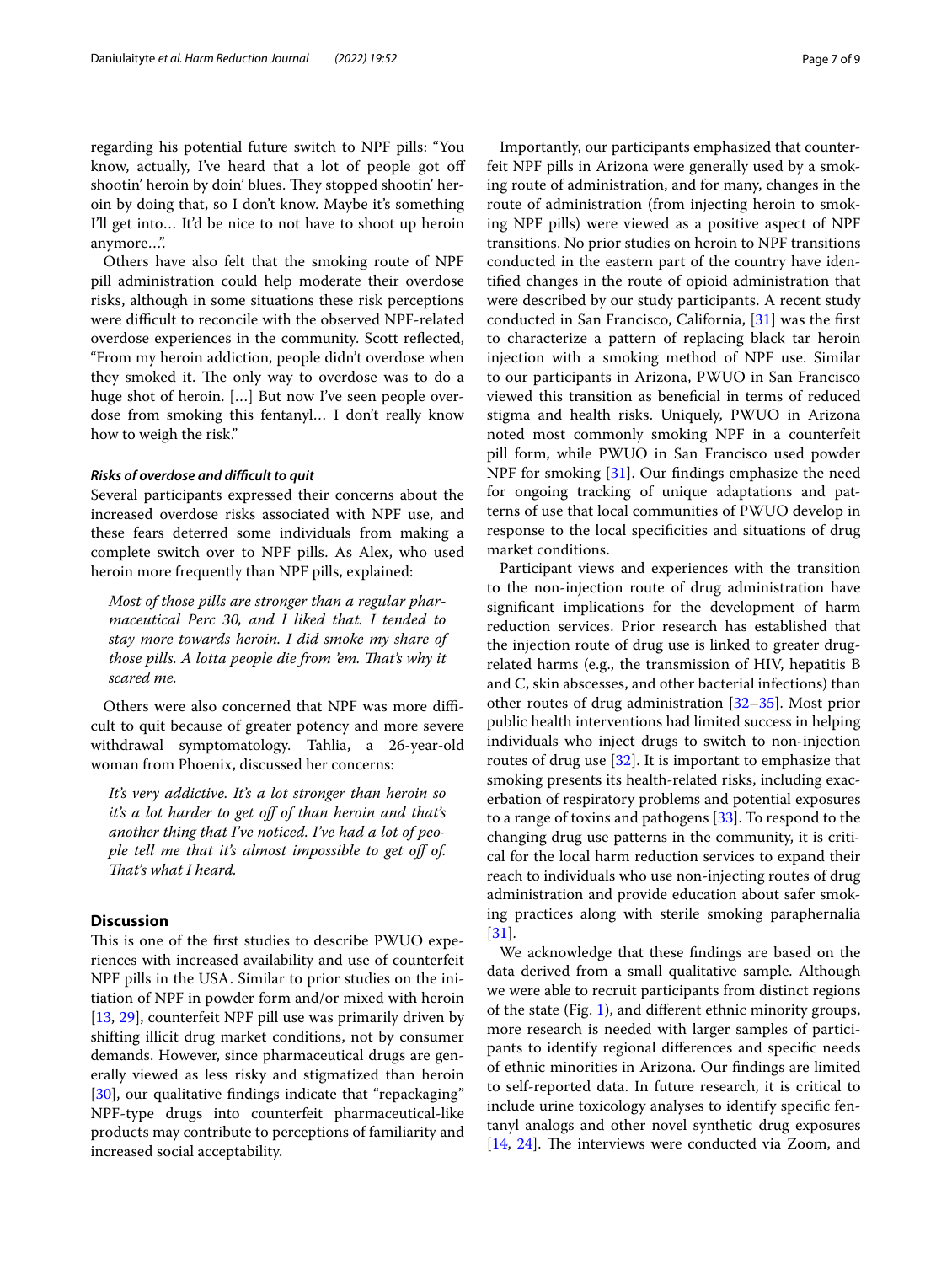this might have limited our access to individuals who have less confdence in using online resources. On the other hand, our experiences suggest that videoconferencing platforms provide a novel and efficient format to engage PWUO in research. With a few exceptions, most of our participants had current or prior histories of heroin use. More research is needed to assess the use of other types of counterfeit pills (e.g., counterfeit Xanax bars) and NPF pill use among individuals without prior history of heroin use, including school-aged youth, since there were increased NPF-related overdose fatality cases in this population in Arizona [\[36](#page-8-19)].

#### **Conclusions**

Our fndings indicate the rapid proliferation of NPF in Arizona, primarily in counterfeit pill form, and are consistent with the law enforcement statistics [[15](#page-8-4)] and overdose mortality data [[36\]](#page-8-19). As heroin becomes less available and access to prescribed pharmaceutical opioids more restricted, NPF domination in the local drug markets has signifcant implications for policy modifcations to allow the expanded use of drug checking technologies to identify the presence of NPFs in street drugs [\[12](#page-8-2)]. Although there is growing use of fentanyl testing strips as a harm reduction tool to qualitatively identify fentanyl and some analogs to help individuals adopt safer drug use practices [\[37](#page-8-20)[–39](#page-8-21)], there is a need for community-based drug checking services and use of more advanced technologies that can be reliable and specifc in identifying emerging fentanyl analogs and other novel drugs [[40](#page-8-22), [41\]](#page-8-23).

From a community and clinical practice standpoint, there is an urgent need to address the structural and attitudinal barriers for patient access to life-saving medications for opioid use disorder  $[42]$  $[42]$ . Our interviews suggest that participants may have even more pessimistic attitudes toward their prospects of quitting NPF. These findings are consistent with prior studies [[25\]](#page-8-8) and suggest a need to "re-calibrate" existing buprenorphine-based and other opioid use disorder treatment protocols to address the unique needs of patients using NPF-type drugs [[43–](#page-8-25)[45](#page-8-26)].

From a research standpoint, it is imperative to continue examining the confounding infuence of the COVID-19 pandemic on individuals who are at risks resulting from NPF as the combined crisis could lead to increased health disparities over time [[46\]](#page-8-27) especially for ethnic minority populations [\[47\]](#page-8-28) and those experiencing homelessness [ $48$ ]. Lastly, research efforts that seek to develop and test new means of community-wide surveillance will become critical [\[49](#page-8-30)] for the development of a more timely and geographically targeted delivery of harm reduction services and interventions.

#### **Abbreviations**

NPF: Non-pharmaceutical fentanyl; OUD: Opioid use disorder; PWUO: People who use illicit opioids.

#### **Author contributions**

R.D., N.M., and B.D. collaborated on obtaining the funding and designing the overall study. R.D. conducted interviews and data analyses; reviewed the literature; and wrote the frst draft of the paper. N.M. contributed to data interpretation and the frst draft of discussion section. S.K. and K.S. conduced preliminary qualitative coding and contributed to data presentation and interpretation. B.D. contributed to data interpretation. All authors reviewed, commented, and edited the manuscript.

#### **Funding**

This study was supported by the Arizona State University College of Health Solution COVID-19 seed grant (Daniulaityte/Mendoza, PIs). The funding source had no further role in the study design, in the collection, analysis, and interpretation of the data, in the writing of the report, or in the decision to submit the paper for publication.

#### **Declarations**

#### **Ethics approval and consent to participate**

The study was approved by Arizona State University Institutional Review Board.

#### **Consent for publication**

Not applicable.

#### **Competing interests**

All authors declare that there are no conficts of interest.

#### **Author details**

<sup>1</sup> College of Health Solutions, Arizona State University, 425 N 5th Street Arizona Biomedical Collaborative, Room 121, Phoenix, AZ 85004, USA. <sup>2</sup>School of Social Work, Arizona State University, Phoenix, AZ, USA. <sup>3</sup> Center for Applied Behavioral Health Policy, School of Social Work, Arizona State University, Phoenix, AZ, USA.

#### Received: 12 February 2022 Accepted: 12 May 2022 Published online: 25 May 2022

#### **References**

- <span id="page-7-0"></span>1. Ahmad F, Rossen L, Sutton P. Provisional drug overdose death counts. National Center for Health Statistics; 2021.
- <span id="page-7-1"></span>2. Ciccarone D. The rise of illicit fentanyls, stimulants and the fourth wave of the opioid overdose crisis. Curr Opin Psychiatry. 2021;34(4):344–50.
- 3. Health Alert Network. Increase in fatal drug overdoses across the United States driven by synthetic opioids before and during the COVID-19 pandemic. CDC. 2020;17:2020.
- 4. Mattson CL, Tanz LJ, Quinn K, Kariisa M, Patel P, Davis NL. Trends and geographic patterns in drug and synthetic opioid overdose deaths—United States, 2013–2019. MMWR Morb Mortal Wkly Rep. 2021;70(6):202–7.
- <span id="page-7-2"></span>5. Hedegaard H, Minino AM, Spencer MR, Warner M. Drug overdose deaths in the United States, 1999–2020. NCHS Data Brief. 2021;426:1–8.
- <span id="page-7-3"></span>6. Shover CL, Falasinnu TO, Dwyer CL, Santos NB, Cunningham NJ, Freedman RB, et al. Steep increases in fentanyl-related mortality west of the Mississippi River: recent evidence from county and state surveillance. Drug Alcohol Depend. 2020;216:108314.
- <span id="page-7-4"></span>7. Mully A, Courter S, Vidale T. 2020 EDGE Report, Enhanced Drug and Gang Enforcement Startegy, AZ. Phoenix, AZ: Arizona Criminal Justice Commission (ACJC) developed and implemented a 2020.
- <span id="page-7-5"></span>8. DEA. 2020 National Drug Threat Assessment U.S. Department of Justice, Drug Enforcement Adminstration (DEA); 2021 March 2021.
- <span id="page-7-6"></span>9. O'Donnell J, Tanz LJ, Gladden RM, Davis NL, Bitting J. Trends in and characteristics of drug overdose deaths involving illicitly manufactured Fentanyls—United States, 2019–2020. MMWR Morb Mortal Wkly Rep. 2021;70(50):1740–6.